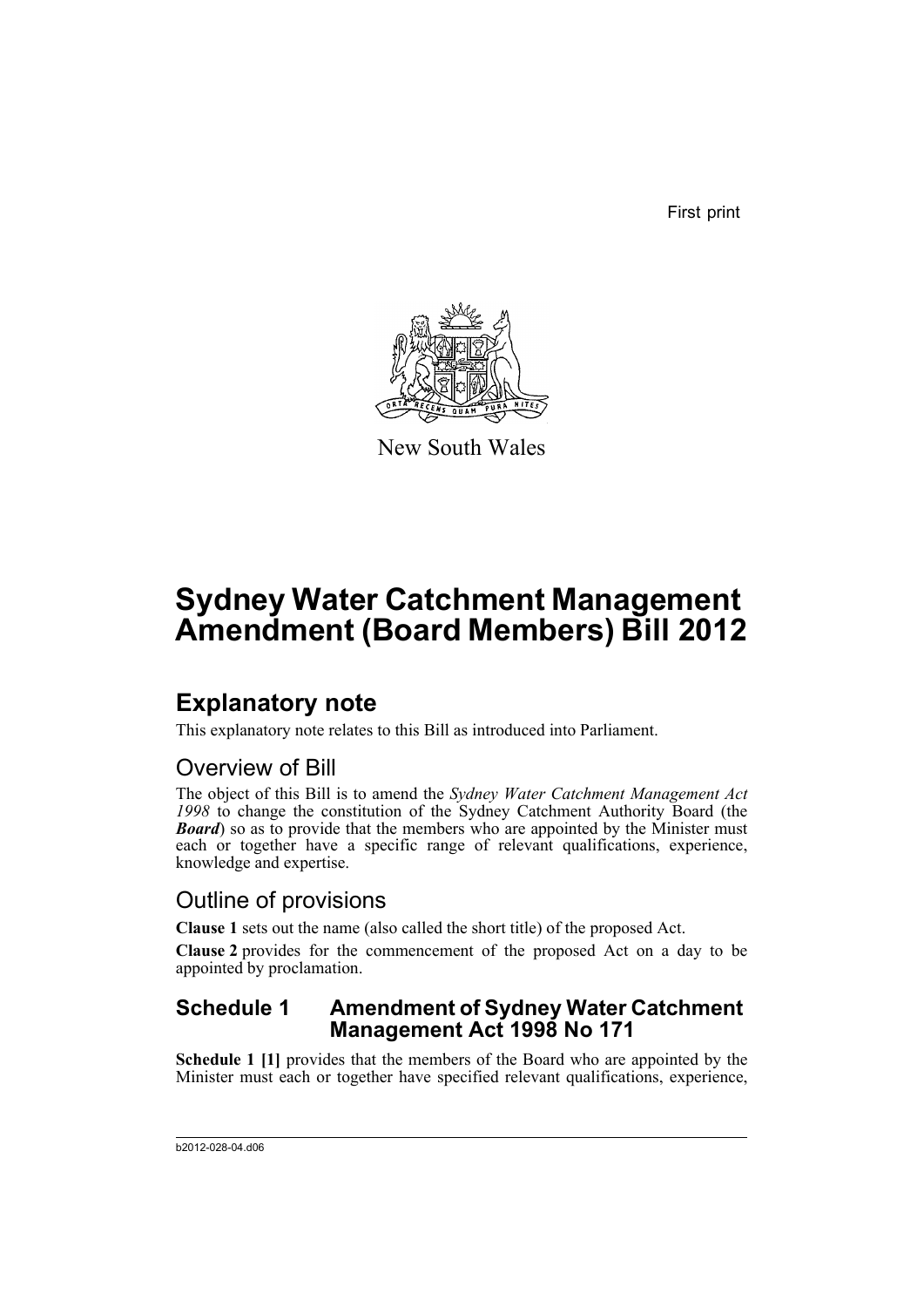Sydney Water Catchment Management Amendment (Board Members) Bill 2012

Explanatory note

knowledge and expertise and such other expertise as the Minister considers necessary for the Sydney Catchment Authority to realise its objectives. For example, the specified qualifications and expertise include those relevant to catchment management and protection and water supply planning and asset management.

Currently, the Minister must appoint members to the Board who each or together have expertise in the areas of the protection of the environment and public health and such other expertise as the Minister considers necessary for the Authority to realise its objectives. Two of those appointed members must be nominees of specific stakeholder groups and one other must be an elected councillor of a local government area within the catchment area.

**Schedule 1 [2]** enables regulations to be made containing savings and transitional provisions consequent on the enactment of the proposed Act. **Schedule 1 [3]** contains specific transitional provisions.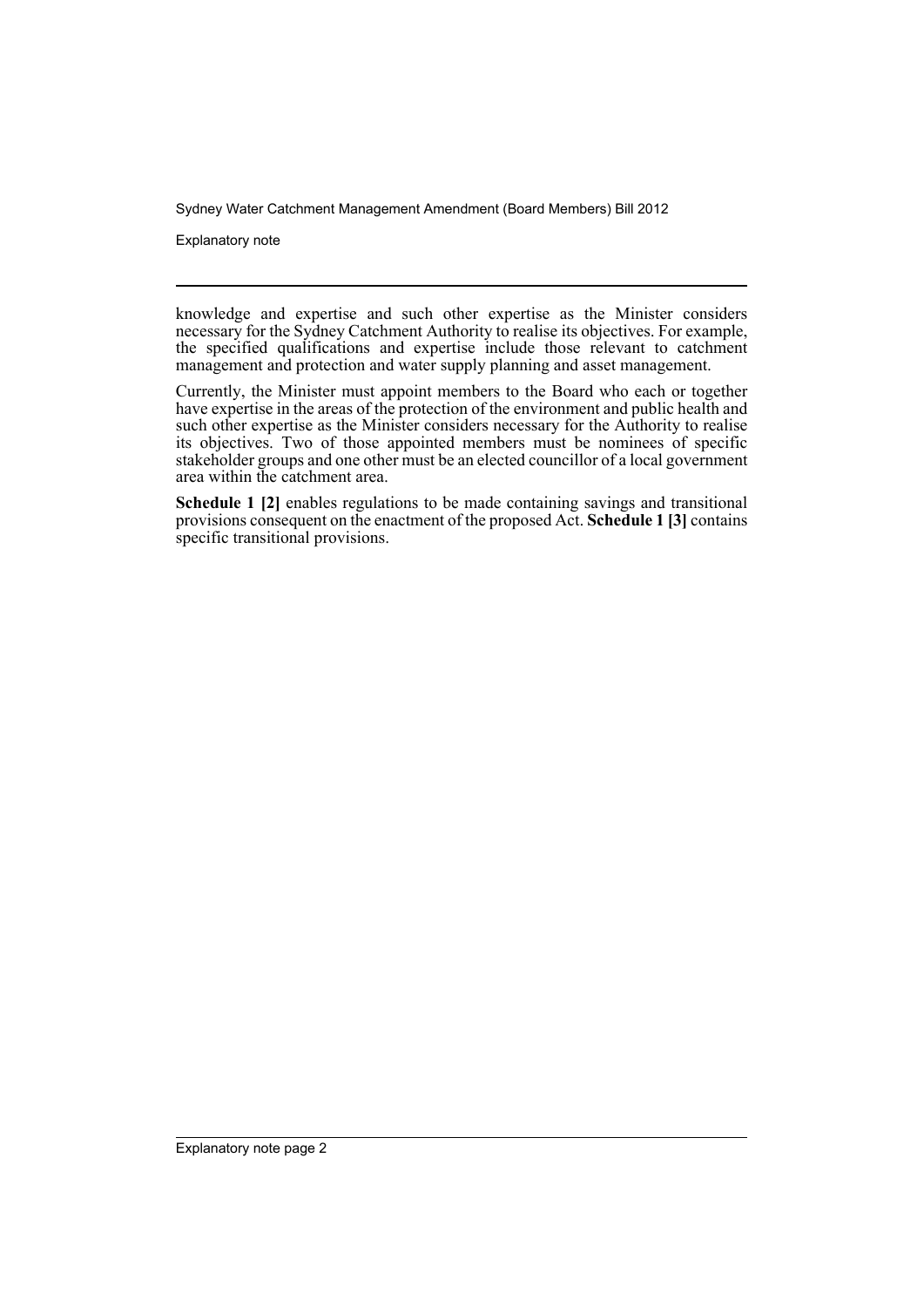First print



New South Wales

# **Sydney Water Catchment Management Amendment (Board Members) Bill 2012**

## **Contents**

|            |                                                                   | Page |
|------------|-------------------------------------------------------------------|------|
| 1.         | Name of Act                                                       |      |
|            | 2 Commencement                                                    |      |
| Schedule 1 | Amendment of Sydney Water Catchment Management Act<br>1998 No 171 |      |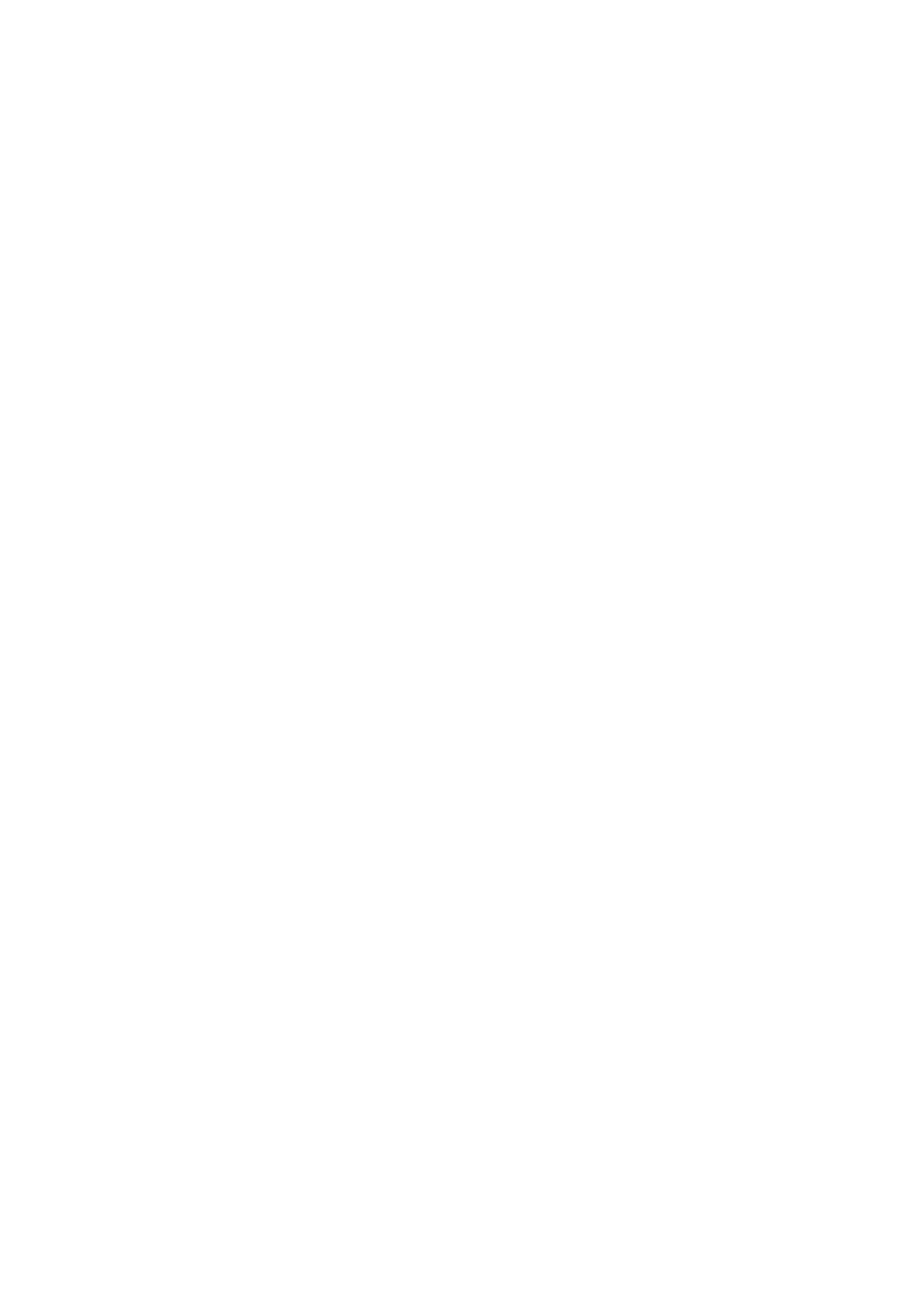

New South Wales

# **Sydney Water Catchment Management Amendment (Board Members) Bill 2012**

No , 2012

### **A Bill for**

An Act to amend the *Sydney Water Catchment Management Act 1998* with respect to the constitution of the Sydney Catchment Authority Board.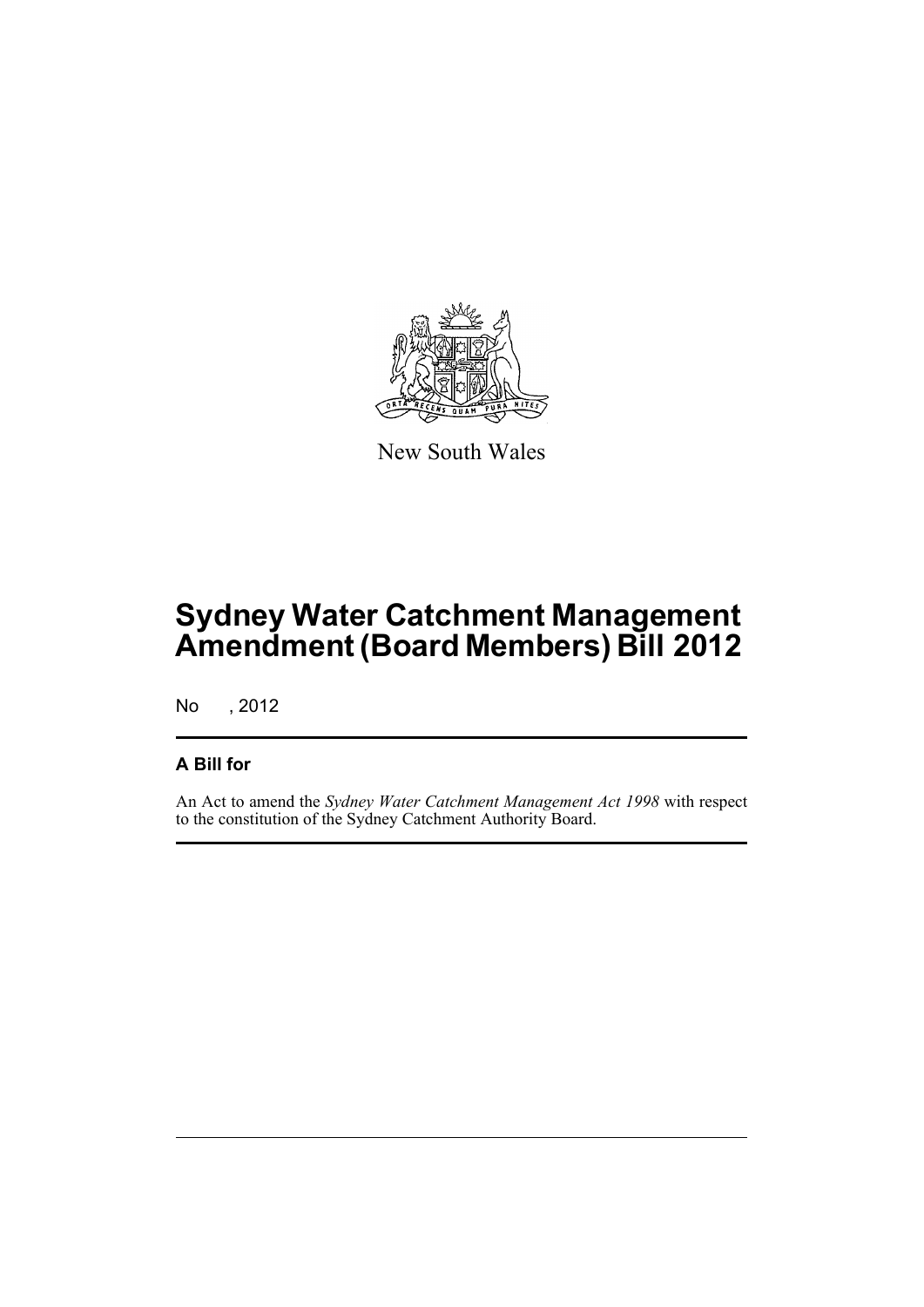<span id="page-5-1"></span><span id="page-5-0"></span>

| The Legislature of New South Wales enacts:                                               |                     |  |  |  |
|------------------------------------------------------------------------------------------|---------------------|--|--|--|
| Name of Act                                                                              | $\overline{2}$      |  |  |  |
| This Act is the Sydney Water Catchment Management Amendment<br>(Board Members) Act 2012. | 3<br>$\overline{4}$ |  |  |  |
| <b>Commencement</b>                                                                      | 5                   |  |  |  |
| This Act commences on a day to be appointed by proclamation.                             | 6                   |  |  |  |
|                                                                                          |                     |  |  |  |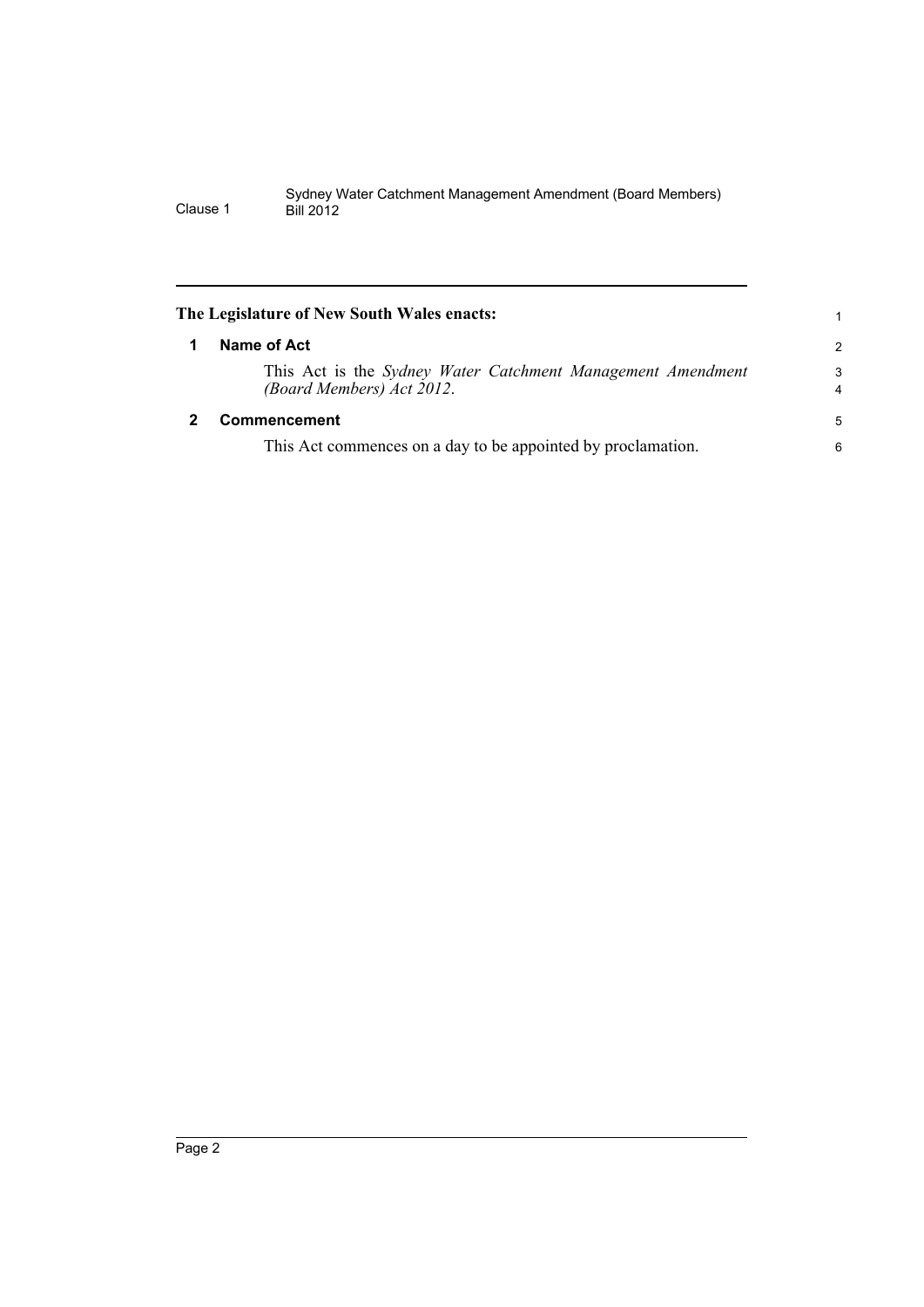Sydney Water Catchment Management Amendment (Board Members) Bill 2012

Amendment of Sydney Water Catchment Management Act 1998 No 171 Schedule 1

#### <span id="page-6-0"></span>**Schedule 1 Amendment of Sydney Water Catchment Management Act 1998 No 171**

| [1] | <b>Section 7</b> |              |                                                                                                                                                      | 3              |
|-----|------------------|--------------|------------------------------------------------------------------------------------------------------------------------------------------------------|----------------|
|     |                  |              | Omit the section. Insert instead:                                                                                                                    | 4              |
|     | $\overline{7}$   | <b>Board</b> |                                                                                                                                                      | 5              |
|     |                  | (1)          | There is to be a Sydney Catchment Authority Board.                                                                                                   | 6              |
|     |                  | (2)          | The Board is to consist of:                                                                                                                          | $\overline{7}$ |
|     |                  |              | the Chief Executive, and<br>(a)                                                                                                                      | 8              |
|     |                  |              | (b)<br>not fewer than 4 and not more than 8 members appointed<br>by the Minister.                                                                    | 9<br>10        |
|     |                  | (3)          | The members of the Board appointed by the Minister are to be<br>persons who, in the opinion of the Minister, each or together have<br>the following: | 11<br>12<br>13 |
|     |                  |              | qualifications and experience relevant to catchment<br>(a)<br>management and protection,                                                             | 14<br>15       |
|     |                  |              | qualifications and experience relevant to water quality and<br>(b)<br>public health,                                                                 | 16<br>17       |
|     |                  |              | qualifications and experience relevant to running a<br>(c)<br>commercial entity,                                                                     | 18<br>19       |
|     |                  |              | qualifications and experience relevant to water supply<br>(d)<br>planning and asset management,                                                      | 20<br>21       |
|     |                  |              | practical knowledge of, and experience in, agriculture and<br>(e)<br>industry in the catchment area,                                                 | 22<br>23       |
|     |                  |              | (f)<br>practical knowledge of, and experience in,<br>local<br>government and planning in the catchment area,                                         | 24<br>25       |
|     |                  |              | such other expertise as the Minister considers necessary to<br>(g)<br>realise the objectives of the SCA.                                             | 26<br>27       |
|     |                  | (4)          | The Minister may advertise publicly for appointments to the<br>Board.                                                                                | 28<br>29       |
|     |                  | (5)          | Schedule 1 contains provisions with respect to the constitution<br>and procedure of the Board.                                                       | 30<br>31       |
| [2] |                  |              | Schedule 6 Savings, transitional and other provisions                                                                                                | 32             |
|     |                  |              | Insert at the end of clause $1(1)$ :                                                                                                                 | 33             |
|     |                  |              | Sydney Water Catchment Management Amendment (Board<br>Members) Act 2012                                                                              | 34<br>35       |

1 2